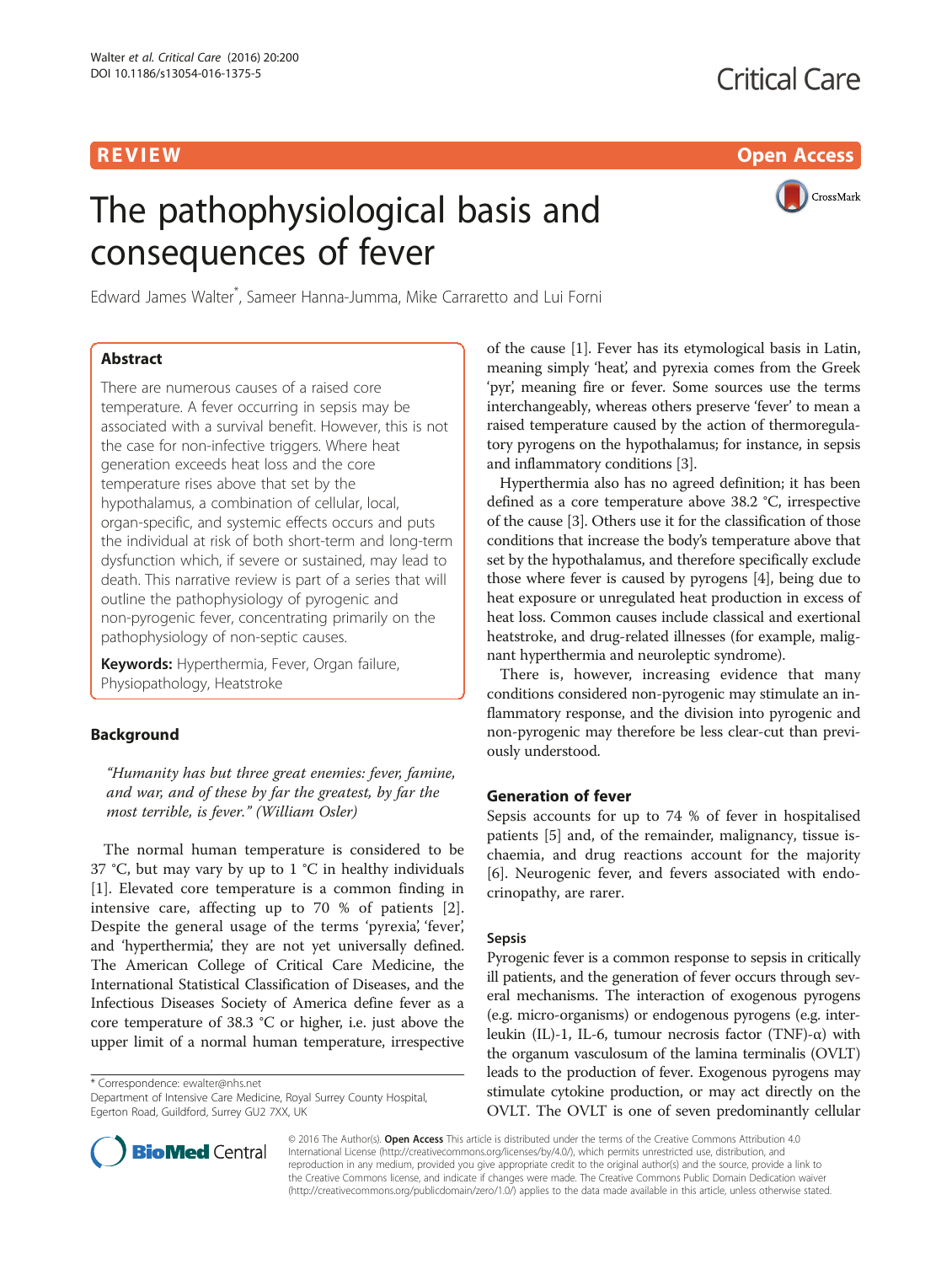structures in the anterior hypothalamus within the lamina terminalis, located in the optic recess at the anteroventral end of the third ventricle. Being a circumventricular organ it is highly vascular and lacks a blood–brain barrier (BBB), permitting it to be stimulated directly by pyrogenic substances. Its stimulation leads to increased synthesis of prostanoids including prostaglandin  $(PG)E<sub>2</sub>$ , which acts in the pre-optic nucleus of the hypothalamus slowing the firing rate of the warm sensitive neurons and resulting in an increase in body temperature. The bioactive lipid derivative, ceramide, which has a proapoptotic as well as a cell signalling role, may act as a second messenger independent of  $PGE<sub>2</sub>$ , and may be of particular importance in the early stages of fever generation [\[7\]](#page-8-0). Lipopolysaccharides (LPS) from gram-negative bacteria may stimulate peripheral production of  $PGE_2$  from hepatic Kupffer cells [\[8](#page-8-0), [9](#page-8-0)]. LPS-stimulated fever may also be neurally mediated [[10\]](#page-8-0). Neural pathways may account for the rapid onset of fever, with cytokine production responsible for the maintenance, rather than the initiation, of fever [\[11](#page-8-0)]. Fever generation is also thought to occur by signalling via the Toll-like receptor cascade, which may be independent of the cytokine cascade [[12\]](#page-8-0) (Fig. 1).

The febrile response is well preserved across the animal kingdom, with some experimental evidence suggesting it may be a beneficial response to infection. Retrospective data analysis shows that a raised temperature in patients with infection in the first 24 h following admission to the intensive care unit (ICU) is associated with a better outcome compared with normothermia or hyperthermia above 40 °C [\[13](#page-8-0)], and that a temperature between 37.5 °C and 39.4 °C trends towards improved outcome compared with normothermia [[14\]](#page-8-0). In elderly patients with community-acquired pneumonia, the observed mortality rate was significantly higher in patients who lacked fever (29 %) when compared with patients who developed a febrile response (4 %) [[15\]](#page-8-0). A temperature greater than 38.2 °C has also been found to have a protective role against invasive fungal infections in the ICU [\[16](#page-8-0)]. The raised temperature may provide protection by several mechanisms. Firstly, human infective pathogens often demonstrate optimal replication at temperatures below 37 °C; thus an elevated host temperature inhibits reproduction [[17\]](#page-8-0). Secondly, increasing the temperature in vitro from 35  $\degree$ C to 41.5  $\degree$ C increases the antimicrobial activity of many classes of antibiotics [[18\]](#page-8-0). Thirdly, a rise in temperature may also



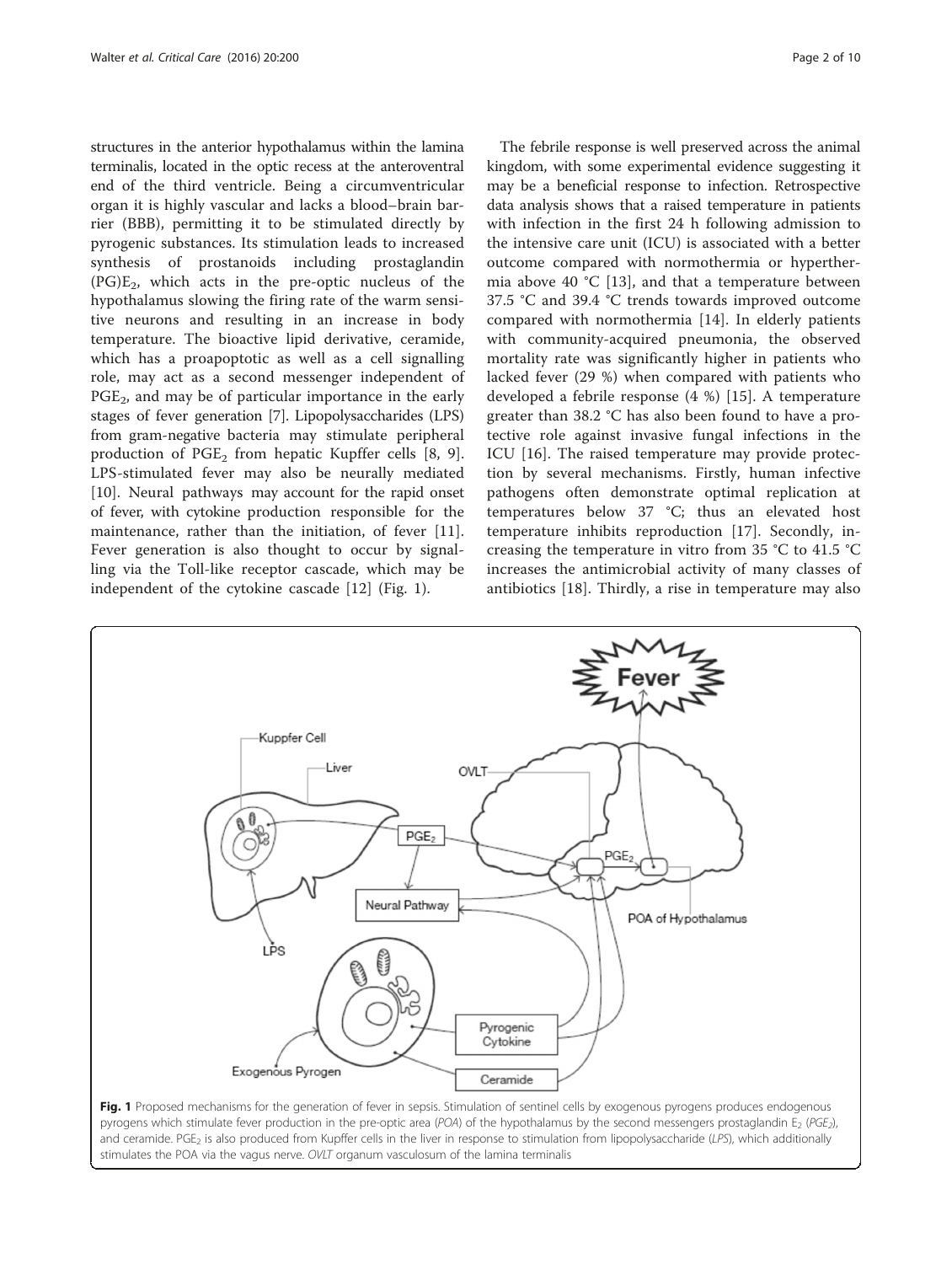be associated with an increase in innate immunity associated with microbial destruction [\[19](#page-8-0)]. Interestingly, at temperatures above around 40 °C there is a further mortality increase [[13, 14](#page-8-0)], suggesting that at this stage the deleterious effects of hyperthermia on organ and cellular function outweigh any benefit conferred from hyperpyrexia in acute sepsis. These potential benefits of fever in sepsis may not be well recognised; in one survey of fever monitoring in sepsis from UK ICUs, 76 % of ICU physicians would be concerned about a temperature of 38–39 °C, and 66 % would initiate active cooling at that point [\[20](#page-8-0)].

In contrast with a fever in response to sepsis, a non-pyrogenic fever is not of any perceived teleological benefit. A temperature of 37.5 °C or greater at any point during an ICU admission trends towards a worse outcome, and becomes significant at temperatures greater than 38.5 °C [\[14](#page-8-0)].

#### Fever associated with inflammation

In critically ill patients, inflammation is commonly observed to aid repair after traumatic or infective insults. The four cardinal features of pain, heat, redness, and swelling were originally described by Celsus around 2000 years ago and, at about the same time, Hippocrates noted that the fever was of benefit. Fever is a ubiquitous component of inflammation across the animal kingdom, and enhances the host response. A large number of both the cell-derived and plasma-derived inflammatory mediators are pyrogenic; fever associated with inflammation is probably mediated in a similar way to sepsis as described above. Chronic inflammation is deleterious; the recently described compensatory anti-inflammatory response syndrome (CARS) restores homeostasis, and it is likely that the magnitude and relative timings of the inflammatory and anti-inflammatory responses are both important in determining the host outcome.

Fever in patients with malignancy is reported to be sepsis related in around two thirds of cases [[21](#page-8-0)]. The tumour is the direct cause of fever in less than 10 % of febrile episodes; tumour necrosis and production of pyrogenic cytokines is the likely pathogenesis [[21\]](#page-8-0).

Regulated autoimmunity is considered to be a natural physiological reaction; however, pathological autoimmunity occurs because of higher titres of more antigen-specific antibodies, often of the IgG isoform, and a reduction in self-tolerance. There are five pathogenic processes associated with autoimmune disease development, and in excess of 80 diseases have been described; fever is considered to be cytokine mediated in the majority of cases [[22](#page-8-0)].

Autoinflammatory conditions differ from autoimmune diseases. In the former, the innate immune system directly causes inflammation without a significant T-cell response, whereas in the latter the innate immune system activates the adaptive immune system, which is in itself responsible for the inflammatory process. The former are also known as periodic fever syndromes, highlighting the intermittent febrile nature of these conditions. Examples include familial Mediterranean fever and some arthopathies, including adult-onset Still's disease. Most autoinflammatory conditions are genetic, and a large number are related to abnormalities in pro-inflammatory cytokine handling, for example IL-1 or interferon (IFN) signalling, or constitutive NF-kB activation, offering therapeutic targets.

#### Drug-induced fever

The causes of drug-induced fever are shown in Table [1](#page-3-0) [[23\]](#page-8-0). Pharmacological agents may cause fever by a number of pathophysiological mechanisms. These include interference with the physiological mechanisms of heat loss from the peripheries, interference with central temperature regulation, direct damage to tissues, stimulation of an immune response, or pyrogenic properties of the drug.

A common mechanism in many of these drugs is considered to be stimulation of non-shivering thermogenesis (NST), primarily in brown adipose tissue and skeletal muscle. Under normal conditions, cellular oxidative phosphorylation allows the synthesis of ATP from ADP for cellular metabolism. NST uncouples the proton movement from this pathway, allowing the energy to be dissipated as heat, under the control of uncoupling proteins, ultimately influenced by thyroid hormones and catecholamines. A number of agents, including sympathomimetics and those which act via the serotonin pathway, are thought to cause fever by modifying the NST pathway at a central, peripheral, or cellular level [\[24\]](#page-8-0).

#### Fever after brain injury

Fever after acute brain damage, from trauma or a vascular event, is common, and is independently associated with a worse outcome. The mechanism of fever generation is probably multi-factorial; 41 % of deaths after traumatic brain injury (TBI) in one series displayed hypothalamic lesions, suggesting thermal dysregulation in some cases [[25\]](#page-8-0). Alterations in cellular metabolism, a shift to anaerobic metabolism, and ischaemic–reperfusion injury are all associated with thermogenesis [\[26](#page-8-0)]. The cerebral production of a large number of inflammatory and pyrogenic cytokines is increased acutely [\[27](#page-8-0)]; IL-6 in particular is associated with fever production after a stroke, and with a worse outcome. After cerebral haemorrhage, both the presence of blood and the presence of its degradation products are associated with heat production [\[28\]](#page-8-0). Recent work suggests a protective role for uncoupling of mitochondrial oxidative phosphorylation following neurotrauma under the regulation of uncoupling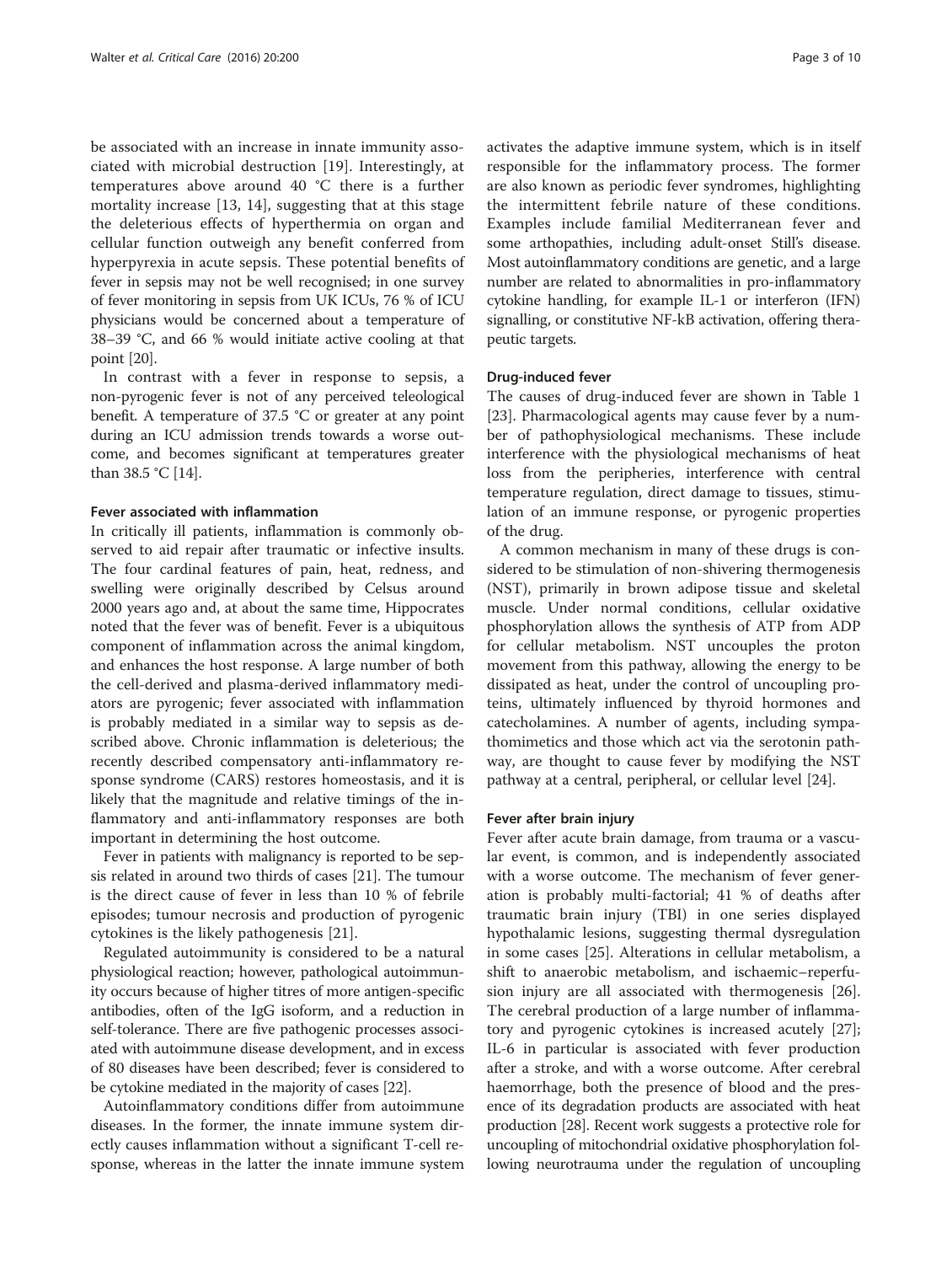<span id="page-3-0"></span>Table 1 Causes of drug-induced hyperthermia

| Class                                | Examples of causes                                                                                                                                                                                                                                                                                                                                                                                                                                                                                                                                                                                                                                                                                                                                                      |
|--------------------------------------|-------------------------------------------------------------------------------------------------------------------------------------------------------------------------------------------------------------------------------------------------------------------------------------------------------------------------------------------------------------------------------------------------------------------------------------------------------------------------------------------------------------------------------------------------------------------------------------------------------------------------------------------------------------------------------------------------------------------------------------------------------------------------|
| Antimicrobial<br>agents              | β-lactam antibiotics (piperacillin, cefotaxime)<br>Sulphonamides                                                                                                                                                                                                                                                                                                                                                                                                                                                                                                                                                                                                                                                                                                        |
| Malignant<br>hyperthermia            | Suxamethonium<br>Volatile anaesthetic agents                                                                                                                                                                                                                                                                                                                                                                                                                                                                                                                                                                                                                                                                                                                            |
| Neuroleptic<br>malignant<br>syndrome | Dopamine antagonists (chlorpromazine, haloperidol)<br>Atypical agents (serotonin and dopamine<br>antagonists) (olanzapine, risperidone, paliperidone,<br>aripiprazole, quetiapine)                                                                                                                                                                                                                                                                                                                                                                                                                                                                                                                                                                                      |
| Serotonin<br>syndrome                | Antidepressants (monoamine oxidase inhibitors,<br>tricyclic antidepressants, selective serotonin<br>reuptake inhibitors, serotonin noradrenaline<br>reuptake inhibitors, bupropion)<br>Opioids (tramadol, pethidine, fentanyl,<br>pentazocine, buprenorphine oxycodone,<br>hydrocodone)<br>Central nervous system stimulants (MDMA,<br>amphetamines, sibutramine, methylphenidate,<br>methamphetamine, cocaine)<br>Psychedelics (5-methoxy-diisopropyltryptamine,<br>lysergide)<br>Herbs (St John's Wort, Syrian rue, Panax ginseng,<br>nutmeg, yohimbine)<br>Others (tryptophan, L-dopa, valproate, buspirone,<br>lithium, linezolid, chlorpheniramine, risperidone,<br>olanzapine, antiemetics (ondansetron, granisetron,<br>metoclopramide), ritonavir, sumatriptan) |
| Propofol infusion<br>syndrome        | Propofol                                                                                                                                                                                                                                                                                                                                                                                                                                                                                                                                                                                                                                                                                                                                                                |
| Anticholinergic<br>agents            | Anticholinergics (atropine, glycopyrrolate),<br>Antihistamines (chlorpheniramine),<br>Antipsychotics (olanzapine, quetiapine),<br>Antispasmodics (oxybutynin),<br>Cyclic antidepressants (amitriptyline, doxepin)<br>Mydriatics (tropicamide)                                                                                                                                                                                                                                                                                                                                                                                                                                                                                                                           |
| Sympathimometic<br>agents            | Prescription drugs (e.g. bronchodilators)<br>Non-prescription drugs (e.g. ephedrine in cold<br>remedies)<br>Illegal street drugs (e.g. cocaine, amphetamines,<br>methamphetamine ('ecstasy'), mephedrone)<br>Dietary supplements (e.g. ephedra alkaloids)                                                                                                                                                                                                                                                                                                                                                                                                                                                                                                               |
| Piperazine<br>compounds              | Anti-emetic (cyclizine)<br>Anti-helminths<br>Legal 'club drugs' ('Legal X', 'Legal E', 'Frenzy')                                                                                                                                                                                                                                                                                                                                                                                                                                                                                                                                                                                                                                                                        |
| Synthetic<br>cathinones              | Street drugs (mephedrone, 'meow-meow')<br>Bupropion (anti-depressant and anti-smoking agent)                                                                                                                                                                                                                                                                                                                                                                                                                                                                                                                                                                                                                                                                            |

Taken from [\[23](#page-8-0)] with permission

proteins [\[29\]](#page-8-0); the dissipation of the proton gradient produces heat.

Brain injury following a cardiac arrest is well recognised, but the pathology is complex and probably involves multiple mechanisms, including cell death, excitotoxicity, cell signalling changes, ischaemia–reperfusion, and alterations in cellular metabolism [\[30\]](#page-8-0); this is very similar to those described following brain injury from other causes, and, as such, the mechanisms of thermogenesis are likely to be similar. The teleological benefit of pyrexia following brain injury is uncertain.

### Endocrine fever

Thyroid hormones are essential for regulation of energy metabolism. Hyperthyroidism is associated with hyperthermia; patients with thyroid storm have an average body temperature of 38.0 °C; temperatures above 41 °C have been reported [[31](#page-8-0)]. The mechanism of thermogenesis is not clear; the classical view is that metabolism of peripheral tissues increases through a peripherally mediated pathway. Recent work suggests that thyroid hormones may instead act centrally to increase the hypothalamic 'setpoint', and that centrally driven neurogenic activation of uncoupling protein-1 acting on brown adipose tissue may instead be responsible for the thermogenesis [\[32\]](#page-8-0). The converse relationship is also present: levels of serum T3, even in non-thyropathic individuals, decrease with increasing body temperature and, above 40 °C, T3 levels would be consistent with severe hypothyroidism. The levels of T4 and thyroid-stimulating hormone (TSH) are unchanged with changes in body temperature [\[33](#page-8-0)].

Adrenal insufficiency is rarely associated with fever, but the hyperthermia may be related to the underlying pathology; autoimmunity accounts for the majority of primary insufficiency. A malignant process, or an infectious process, account for a proportion of the remainder; all of the patients in the original description had adrenal tuberculosis [[34\]](#page-8-0).

A fever has been reported in 28 % of patients hospitalised with a pheochromocytoma [\[35](#page-8-0)]; a large tumour, the presence of necrosis, and higher metabolite excretion increase the likelihood of pyrexia [\[35](#page-8-0)].

# Mechanisms of damage from fever

There are a number of pathophysiological mechanisms for the deleterious effects of a fever, classified as follows (Fig. [2](#page-4-0)):

- Direct cellular damage
- Local effects, e.g. stimulation of cytokines and inflammatory response
- Systemic effects, e.g. gut bacterial translocation

#### Cellular damage

Hyperthermia is directly cytotoxic, affecting membrane stability and transmembrane transport protein function. Consequently, ionic transport is disrupted leading to increased intracellular sodium and calcium with a reduced intracellular potassium concentration. Protein and DNA synthesis is disrupted at various stages in the pathway; while RNA and protein synthesis may recover quickly after cessation of hyperthermia, DNA synthesis remains disrupted for longer [\[36\]](#page-8-0). The nuclear matrix shows damage at lower temperatures than other parts of the cell, with significant endothermic changes observed at 40 °C [[37](#page-8-0)]. Direct cell death in humans occurs at temperatures of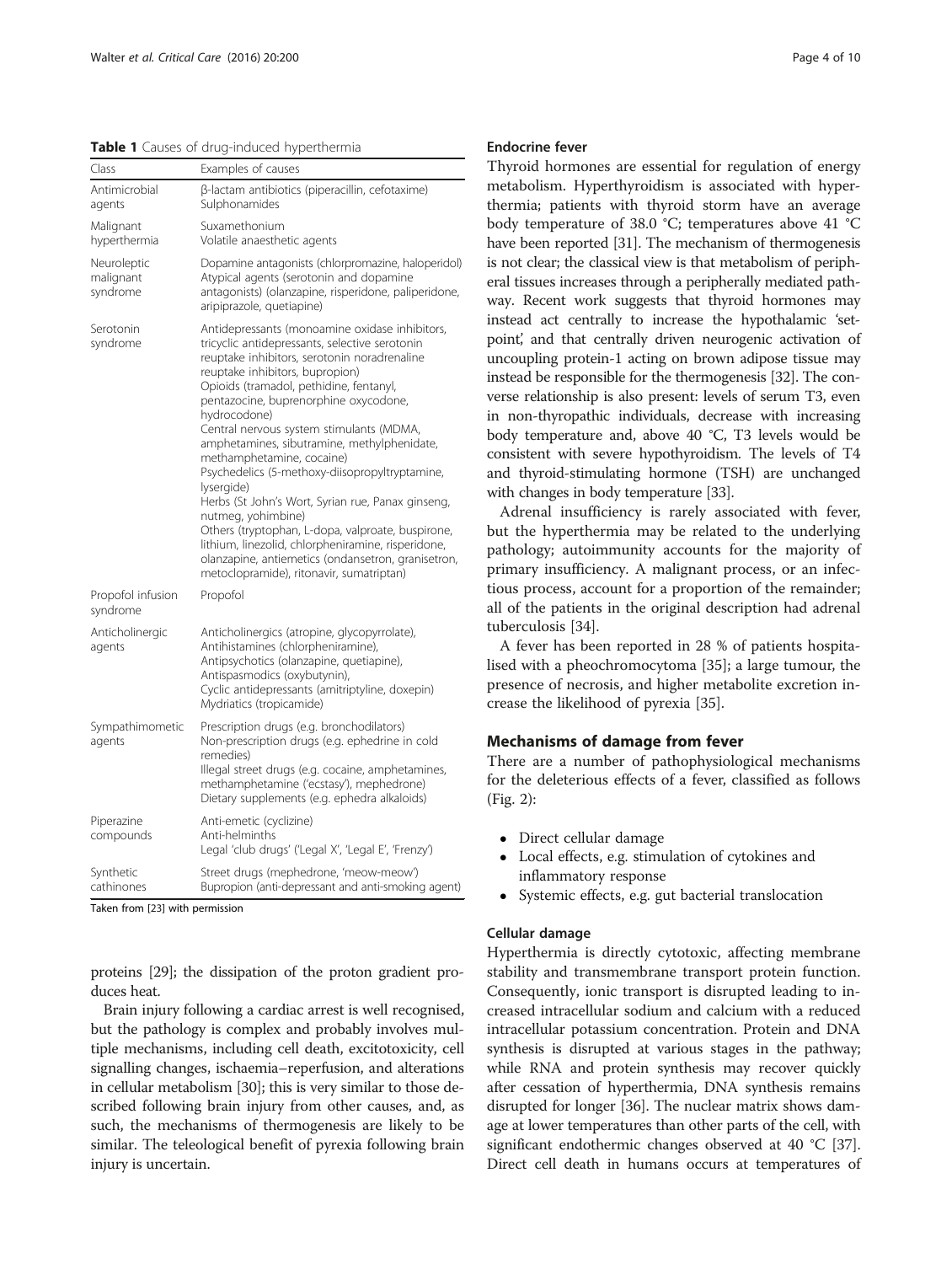<span id="page-4-0"></span>

around 41 °C, with the rate of cell death increasing markedly with even modest further increases in temperature [[36](#page-8-0), [38](#page-8-0)]. The thermal energy required for cell death is similar to that required for protein denaturation, suggesting that hyperthermic cell death may occur primarily through its effect on protein structure, although cell death occurs primarily through necrosis or from apoptosis depending on the cell line and the temperature [[36](#page-8-0)]. Cells in mitosis are more thermosensitive than cells in other phases of replication. Given that organ dysfunction occurs at temperatures lower than that required for in-vitro cell death, milder degrees of hyperthermia are also likely to affect cell structure and function with a degree of reversibility.

# Local effects

# Effect of cytokines and the inflammatory response

The role of cytokines in heat stress is unclear, with an inconsistent response to thermal stress. The levels of a number of pro-inflammatory and anti-inflammatory cytokines are elevated at the time of hyperthermia from heatstroke. Acute phase reactants may also increase. Of these, some (for example, INFγ, IL-1β) are raised in a proportion of patients, whereas IL-6 may be elevated in all patients [\[39\]](#page-8-0). Furthermore, there is some correlation with outcome; the rise in IL-6 and the duration of the increased expression is related to mortality, independent of the maximum core temperature obtained [[40\]](#page-8-0). Mice pre-treated with IL-6 before exposure to heat take longer

to reach 42.4 °C, showing less organ damage, and attenuation in the increase of other cytokines [[41](#page-8-0)]. Antagonism of IL-1 also improves survival [\[42](#page-8-0)].

The cytokine profile of the two forms of heatstroke, classical and exertional, show similarities, and mirrors that produced by exercise [\[43](#page-8-0)]. The profile also shows similarities to that produced by endotoxaemia, which is considered to be of importance in the cytokine expression—abolition of endotoxaemia significantly reduces cytokine production [\[43](#page-8-0)].

Development of other hyperthermic states may also be associated with inflammatory mediators. Neuroleptic malignant syndrome (NMS) may be at least partly driven by an acute phase response; acute phase response mediators are reported to rise, and peak at 72 h. Conversely, levels of anti-inflammatory agents such as serum iron and albumin initially decline then return to the normal range, coinciding with clinical improvement [[44\]](#page-8-0). It is proposed that the acute phase response may be triggered by the heat stress per se, or by muscle breakdown, or by interaction between a virus and the drug, or the immune system [\[45\]](#page-8-0). IL-6 and TNFα levels have also been found to be significantly increased in NMS [[46\]](#page-8-0), as has IL-6 in malignant hyperthermia (MH) [\[47](#page-8-0)].

# Protection by heat shock proteins

Heat shock proteins (HSP) are a family of cell-derived proteins that offer protection against a range of insults,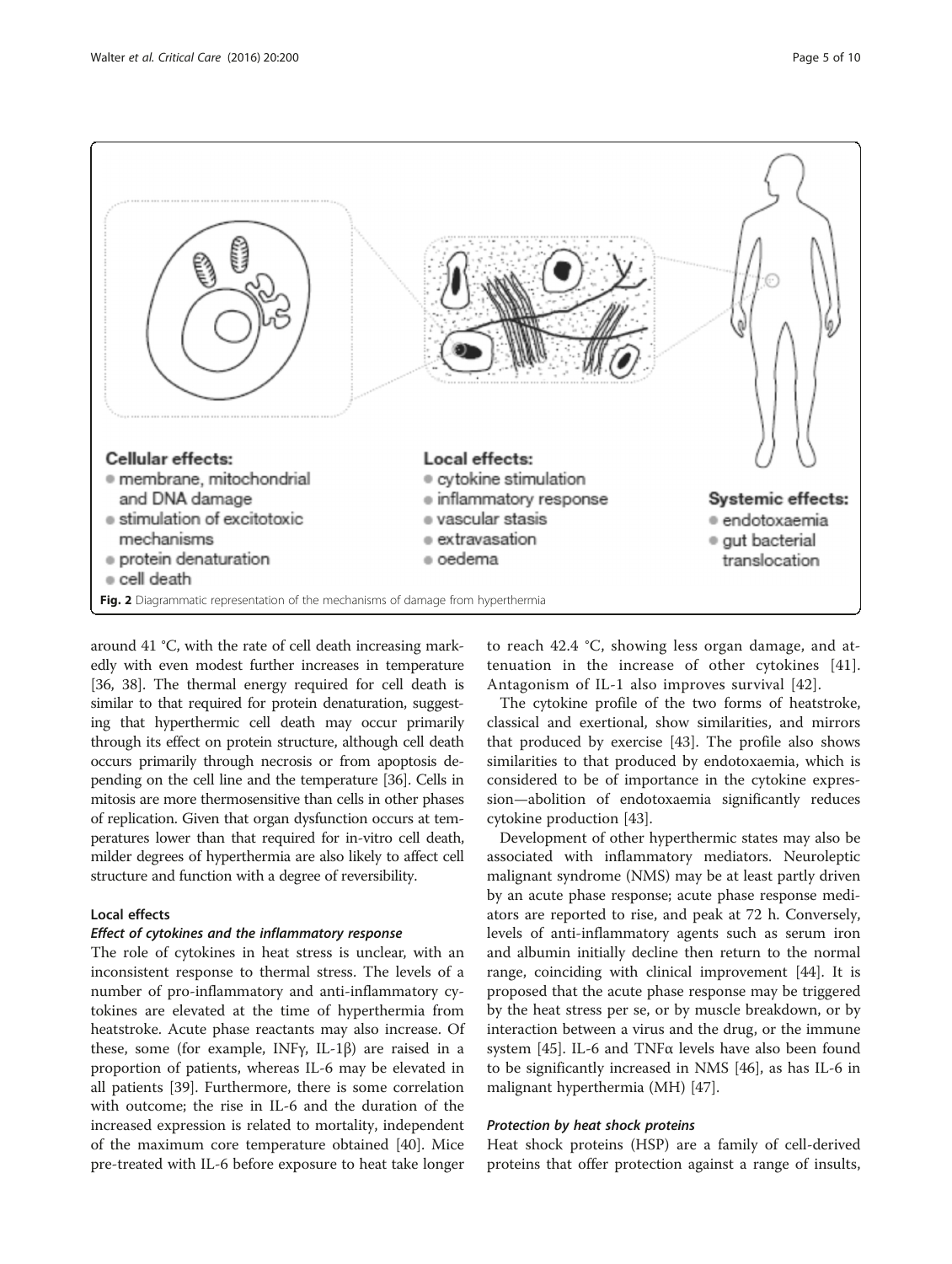including heat. They are expressed in response to the insult, and their effect may depend on their location. Intracellularly located HSPs have a protective role, including correcting misfolded proteins, preventing protein aggregation, transport of proteins, and supporting antigen processing and presentation, and limiting apoptosis. In contrast, membrane-bound or extracellular HSPs may be immunostimulatory, and appear to induce cytokine release or provide recognition sites for natural killer cells. HSPs may also have both pro-apoptotic and anti-apoptotic actions [[48, 49\]](#page-8-0).

#### Vascular changes

Animal studies suggest that changes to the vasculature occur rapidly after the onset of hyperthermia and, while some organs are more tolerant to heat stress than others, the majority of organs show similar changes consisting of capillary dilatation, vascular stasis, and extravasation into the interstitium, observed after 30 min at 40.5 °C [[50](#page-8-0)].

#### Systemic effects

#### Gastrointestinal bacterial and endotoxin translocation

Non-pyrogenic hyperthermia increases gut bacterial translocation and the gastrointestinal (GI) tract and BBB appear to be more permeable to toxins than during normothermia [\[51](#page-8-0), [52\]](#page-8-0). Bacterial and endotoxin translocation are also implicated in the development of multi-organ dysfunction in non-pyrogenic hyperthermia. For example, antibiotic administration to dogs with heatstroke appears to improve their survival, suggesting that bacteraemia may have a role even in non-pyrogenic conditions [\[53](#page-8-0)]. In a similar study, raising the core temperature in monkeys from 37.5 °C to 39.5 °C and then up to 44.5 °C increased plasma LPS concentration. In the animals pretreated with oral kanamycin, which is very poorly absorbed, and heated to 44.5 °C, no increase in plasma LPS concentrations were seen and there was improved haemodynamic stability, suggesting that the plasma LPS originated from the GI tract [[54](#page-8-0)]. Epidemiological studies after classical heatstroke have demonstrated that over 50 % of heatstroke patients show evidence of concomitant bacterial infections [\[55\]](#page-9-0). Furthermore, procalcitonin, which has a high sensitivity and specificity for detecting bacteraemia, was elevated in 58 % of patients with classical heatstroke, which was associated with mortality [[56](#page-9-0)]. However, microbiological and clinical evidence of infection was not significantly higher in this group, and therefore it is unclear whether this represents undiagnosed bacteraemia or procalcitonin elevated in the absence of infection.

# Genetics

Genotypic and phenotypic differences may account for how tolerant a particular individual is to heat exposure. Individuals who demonstrate heat-intolerance may show a reduction in HSP levels and, in addition, their vasculature

may be less reactive to heat stress [[57](#page-9-0)]. Well-described genotypic differences are seen in particular conditions. MH affects up to 1 in 5000 patients, and is more common in males and in young people, although it can affect all age groups including neonates [[58](#page-9-0)]. It has also been observed in other species, such as dogs, cats, horses and pigs. Mutation in the ryanodine receptor (RYR) accounts for up to 70 % of cases, with more recent genetic abnormalities also having been identified [\[59\]](#page-9-0). RYRs in the sarcoplasmic reticulum of skeletal muscle form calcium channels and are the main mediators of calcium-induced calcium release in animal cells. In MH, the RYR functions abnormally such that calcium is released in a greater than normal amount and heat is generated during the processing of this excess calcium. The first documented survivor of MH was in Australia in 1961; a young man required surgery for a fractured tibia. Ten of his family members had previously developed uncontrolled hyperthermia and died during general anaesthesia with ether [\[60\]](#page-9-0).

Exertional heatstroke (EHS) is increasingly observed in endurance athletes [[61](#page-9-0)]. EHS has clinical and biochemical similarities to MH, and there are case reports of patients with both conditions. While some patients with EHS display mutations in the RYR1 gene, the genetics probably differ from MH, although some authorities advise that heatstroke patients should go on to be tested for MH as they may be susceptible to its development [[62\]](#page-9-0). Recently, there has been some interest in another similar sarcoplasmic skeletal muscle protein, calsequestrin (CASQ1), which appears to modulate the function of RYR1. Ablation of CASQ1 in mice increases the risk of MH-like episodes when exposed to both heat and halothane, supporting the possibility that there is a genetic basis to EHS similar to that of MH [[63](#page-9-0)].

Other hyperthermic states may also have a genetic basis. Genetic mutations or polymorphisms in the dopamine D2 receptor, serotonin receptor, and cytochrome P450 2D6 have been studied in cases of NMS [\[64\]](#page-9-0). Such cases may run in families, suggesting a genetic mechanism for predisposition to the syndrome. In a study of patients who had developed NMS, the frequency of the A1 allele of the DA2 receptor was significantly higher in the patients who developed NMS (56.8 %) than in the control group of patients with schizophrenia who had not (35.1 %). The proportion of patients who were A1 carriers was significantly higher in the patients with NMS compared with those without (93.3 % vs 57.2 %) [[65](#page-9-0)]. However, the relationship between NMS and serotonin receptor mutations remains currently undetermined. Early work in patients who are genetically deficient in the cytochrome P450 2D6 enzyme suggests that they may be more susceptible to the effects of serotonin-containing drugs [\[66](#page-9-0)].

EHS is more common in men than women; whether this is the protective effect of oestrogen, or the reduced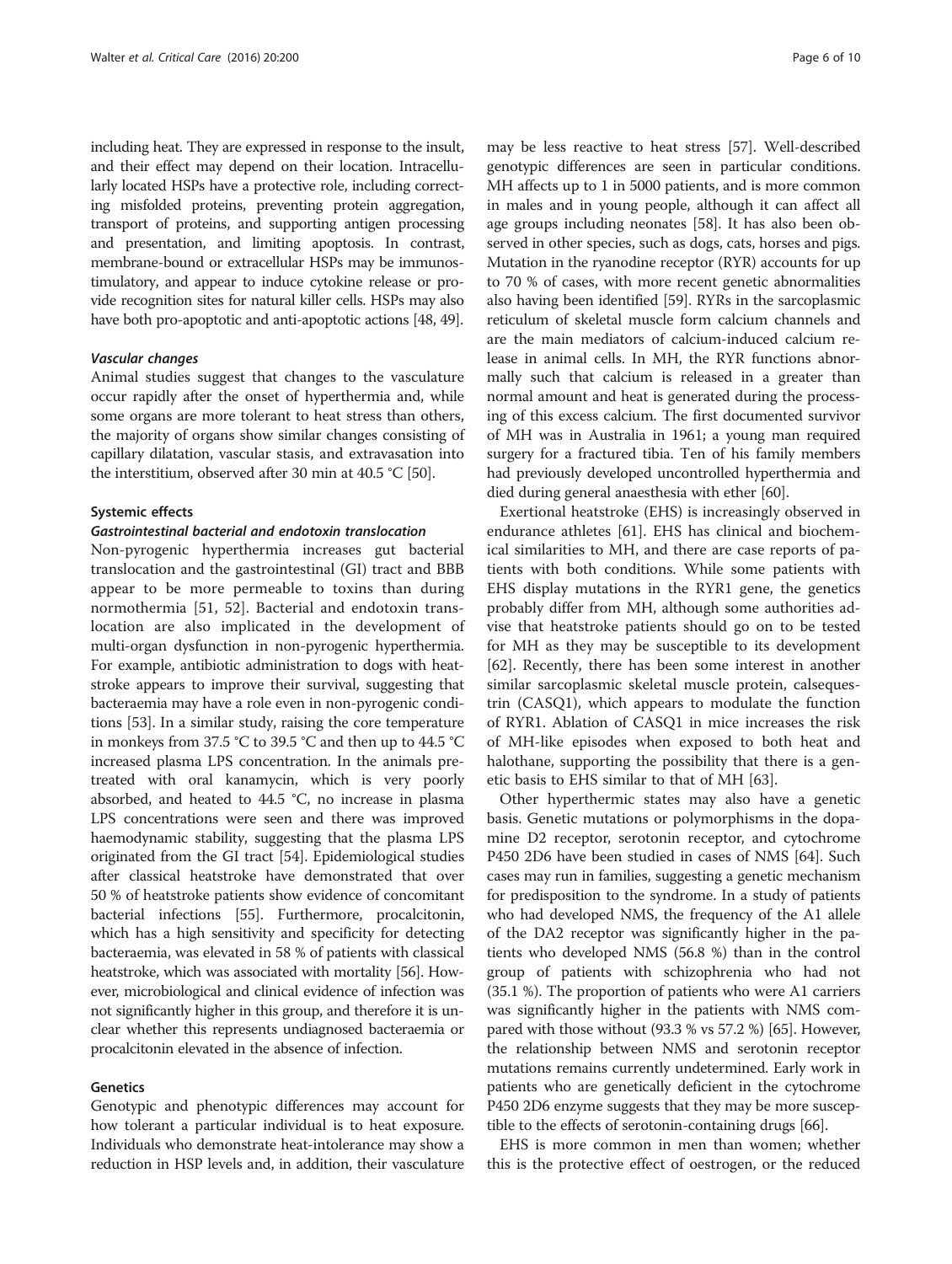muscled muscle bulk in women compared with men, or genetic differences is not clear.

#### Deleterious consequences of pyrexia

Most patients fully recover after a period of hyperthermia, but patients exposed to higher temperatures and for longer periods of time are more at risk of complications, which may lead to multi-organ failure and death in extreme cases. The similarities between the different hyperthermic aetiologies suggest that the pathological features are at least partly a result of hyperthermia, irrespective of the cause.

The risk from hyperthermia may be significant; heatstroke is the most severe form of heat illness with a mortality rate of up to 58 %  $[67]$  $[67]$  $[67]$  to 64 %  $[68]$ . Classical heatstroke, often seen in meteorological heat waves, is responsible for thousands of excess deaths each year. Most survivors appear to recover fully, but there is increasing concern over long-term organ dysfunction, susceptibility to further injury, and delayed mortality.

Immediate cooling remains the mainstay of treatment, a delay in a reduction in the temperature being associated with increased mortality [[68](#page-9-0)]. In classical heatstroke, cooling to below 38.9 °C within 60 min is associated with a trend towards improved survival [\[69\]](#page-9-0). Hyperthermia is associated with the inflammatory cascade [[43](#page-8-0)]; heatstroke in particular is considered a pro-inflammatory and procoagulant condition. Given this, steroids [[70](#page-9-0)], mannitol [[70](#page-9-0)], and recombinant activated protein C [[71, 72](#page-9-0)] have all been studied as putative treatments, and have shown benefit in trials; however, none are currently recommended for clinical practice. Anti-pyretic drugs would not be expected to have a significant effect in nonpyrogenic hyperthermia and, although non-steroidal anti-inflammatory drugs (NSAIDs) have not been extensively studied, aspirin may have beneficial effects on survival in animal studies [\[73](#page-9-0)]. Neither aspirin nor paracetamol have been shown to be of any proven benefit in humans and are therefore not recommended in temperature control in heatstroke.

# Specific organ dysfunction

Hyperthermia has many systemic effects, which may present as specific organ dysfunction.

# Gastrointestinal tract

Systemic hyperthermia increases the permeability of the GI tract, and increases the rate of gut bacterial translocation. Blood flow to the GI tract is reduced at temperatures above 40 °C [\[74\]](#page-9-0) and hyperthermia damages cell membranes, denatures proteins, and may increase oxidative stress. This leads to loss of the GI barrier integrity and increases the potential for endotoxaemia, which initiates release of pro-inflammatory cytokines leading to a systemic

inflammatory cascade [\[51\]](#page-8-0). GI oedema and petechial haemorrhage are also described [[75](#page-9-0)].

A theoretical mechanism following hyperthermia to the GI tract appears to be increased free radical production from the splanchnic viscera, which may stimulate oxidative stress and contribute to cellular dysfunction [[74](#page-9-0)]. Free radical production can be increased in the presence of heavy metals and this may exacerbate cytotoxicity. Heavy metals themselves may also translocate across a dysfunctional BBB, and are implicated in the development of hyperthermia-induced neurocognitive dysfunction [[76](#page-9-0)].

#### Renal

The glomerular filtration rate reduces after an increase of 2 °C, and worsens further with increasing temperature. Plasma concentrations of creatinine and urea consequently increase [\[77\]](#page-9-0). Morphological studies demonstrate glomerular capillary dilatation, haemorrhage into the interstitium, and vascular stasis, in small and large vessels [[50](#page-8-0)]. Stimulation of the renin–angiotensin system in hyperthermia reduces renal blood flow [\[78](#page-9-0)]. Direct thermal injury, renal hypoperfusion, and rhabdomyolysis also probably contribute to acute kidney injury (AKI).

The development of EHS (>40 °C) in endurance athletes significantly increases the risk of AKI compared with those without EHS. Military data suggest that one in six hospitalised EHS victims will develop AKI [[79\]](#page-9-0) in comparison with marathon runners generally; the Comrades marathon have reported an average of only one runner each year admitted with renal failure [\[80\]](#page-9-0).

Classical heatstroke is also associated with the development of AKI; for example, of 22 patients admitted to an ICU after heatstroke during a heatwave, serum creatinine levels were significantly higher 24 h after admission, and 18 % required renal replacement therapy (RRT). The degree of renal impairment was worse in non-survivors than in those who survived [\[68](#page-9-0)]. Of 58 patients hospitalised with classical heatstroke during the 1995 Chicago heat wave, 53 % had at least moderate renal impairment [\[55](#page-9-0)].

AKI has been reported in one series of patients with neuroleptic malignant syndrome to occur in 7 out of 24 (30 %) patients, of whom 2 (8 %) required RRT [\[81](#page-9-0)]. Renal failure sufficient to require RRT has also been described after hyperthermia due to NMS [[82\]](#page-9-0), MH [[83](#page-9-0)] and recreational drug use [\[84](#page-9-0)].

#### Cardiovascular system

In the acute phase, patients tend to be hypotensive, with a hyperdynamic circulation and a high cardiac output. The hypotension is probably a combination of redistribution of blood, and nitric oxide-induced vasodilatation. The electrocardiogram in heatstroke and MH may show a variety of abnormalities, including conduction defects, QT and ST changes, T-wave abnormalities, and malignant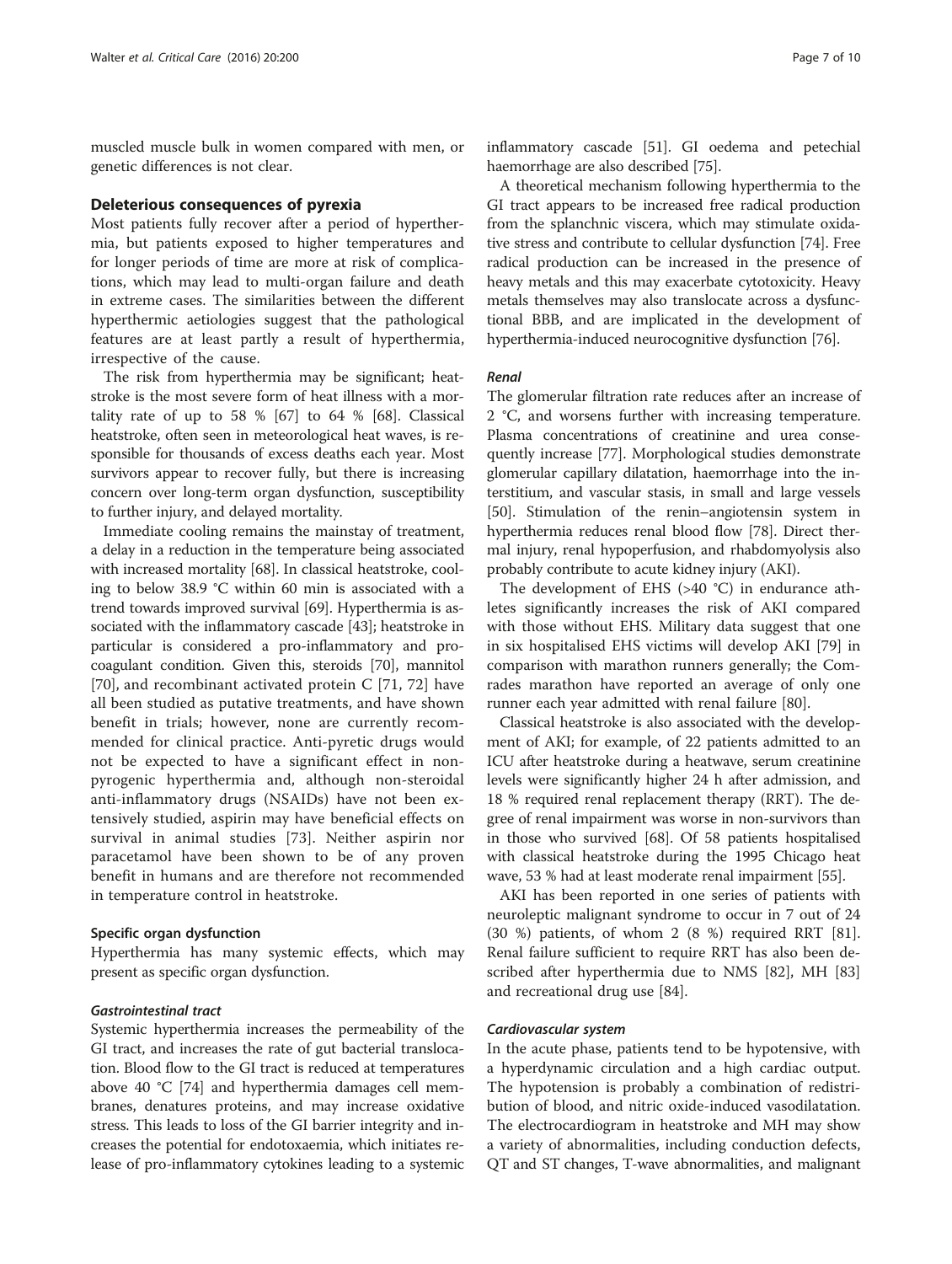<span id="page-7-0"></span>arrhythmias [[85](#page-9-0)]. In addition, cardiac dysfunction and associated pulmonary oedema have also been described [\[86\]](#page-9-0).

In common with other organs, myocardial vessels are dilated, and extravasation occurs into the myofibril structure. Fragmentation of the myocardial fibres occurs [[50\]](#page-8-0). Serum troponin I levels are significantly raised and, interestingly, more so in non-survivors [[68\]](#page-9-0). Whether this represents myocardial cytotoxicity, myocardial disruption, or another problem is not currently clear.

#### Brain

Neurological and cognitive dysfunction may occur acutely after an episode of hyperthermia and may lead to chronic damage, reported to occur in 50 % of survivors discharged from an ICU after heatstroke [[87](#page-9-0)]. The pathophysiological mechanisms are presumed to be similar to those described above, but, in addition, the integrity of the BBB is disrupted allowing translocation of systemic toxins to enter the cerebral circulation. If neurological symptoms fail to improve after the acute episode, cerebellar dysfunction predominates. This is thought to be a result of the sensitivity of the Purkinje cells to thermal damage.

#### Liver failure

Liver dysfunction is common. At temperatures above 40 °C, elevations in plasma aspartate transaminase (AST) and alanine transaminase (ALT) are observed [[88](#page-9-0)] and the hepatocellular damage has been sufficient to require transplant in some cases; however, results from transplantation are disappointing, with only a minority surviving longterm [\[89\]](#page-9-0). Hence, conservative management has been advocated in patients who would otherwise meet the criteria for transplantation [\[89\]](#page-9-0).

Similar to histological changes in other organs, small and large vessel dilatation is seen, with stasis and haemorrhage [[50](#page-8-0)]. A reduction in liver blood flow is also implicated [\[90](#page-9-0)]. Liver dysfunction may continue to deteriorate even after cessation of the hyperthermia [\[68](#page-9-0)].

#### Haemostatic system

Coagulopathy is common, with a reported incidence of 45 % in classical heatstroke [[55\]](#page-9-0), and probably contributes to the multi-organ dysfunction in hyperthermia. Thrombocytopenia, increased plasma fibrin degradation products, prolonged clotting times, and spontaneous bleeding are often seen. This probably reflects hepatic dysfunction, as coagulopathy is rare without liver derangement and is temporally related to alterations in liver function [[91\]](#page-9-0). Hyperthermia inhibits platelet aggregation, which becomes increasingly marked at higher temperatures, and may begin to happen at 38 °C [\[92](#page-9-0)]. Disseminated intravascular coagulation (DIC) may also be driven by release of pro-coagulant cellular components from damaged muscle.

#### Long-term follow-up

Even in survivors of the acute episode, hyperthermia reduces life expectancy and worsens functional outcome. In one epidemiological study of patients with classical heatstroke, the 28-day mortality was 58 %, increasing to 71 % at 2 years [[67](#page-9-0)]. An episode of exertional heatstroke is associated with an increased risk of mortality of 40 % after recovery from the initial episode [\[93](#page-9-0)].

Heatstroke is reported to cause moderate to severe functional impairment in 33 % of survivors at 1 year [[55\]](#page-9-0), with 41 % of survivors requiring institutional care at 1 year [\[66\]](#page-9-0). There may be little or no improvement after discharge from hospital [[55](#page-9-0)].

# Conclusions

A mild elevation in core temperature is of benefit in sepsis. Non-pyrogenic hyperthermia is associated with short-term, medium-term, and long-term effects in a variety of organs. The damage occurs via a number of local and systemic mechanisms. Additionally, there appears to be emerging evidence of an overlap in the mechanisms of heat generation in different conditions. The evidence is that in sepsis the beneficial effects of pyrexia may balance these deleterious factors. However, in non-sepsis, the accumulation of the deleterious consequences of hyperthermia occurs early, at even mild degrees of fever. Hyperthermia above 40 °C appears to carry a high mortality by whatever cause. Early recognition, immediate cooling, and organ support are the mainstays of treatment, and to this end an improved understanding of the pathophysiology will continue to develop.

#### Abbreviations

AKI, acute kidney injury; BBB, blood–brain barrier; CASQ1, calsequestrin; EHS, exertional heatstroke; GI, gastrointestinal; HSP, heat shock proteins; ICU, intensive care unit; IFN, interferon; IL, interleukin; LPS, lipopolysaccharides; MH, malignant hyperthermia; NMS, neuroleptic malignant syndrome; NSAID, non-steroidal anti-inflammatory drug; NST, non-shivering thermogenesis; OVLT, organum vasculosum of the lamina terminalis; PG, prostaglandin; RRT, renal replacement therapy; RYR, ryanodine receptor; TNF, tumour necrosis factor

#### Authors' contributions

EJW, SH-J, MC and LF contributed to the literature review and the drafting of the manuscript. All authors read and approved the final manuscript.

#### Authors' information

EJW has an interest in pre-hospital and ICU hyperthermia, and has provided medical cover for major sporting and public events. He is lead author of the FSEM UK heatstroke consensus guidelines, and has also published and spoken internationally in this area.

#### Competing interests

The authors declare that they have no competing interests.

#### Published online: 14 July 2016

#### References

1. O'Grady NP, Barie PS, Bartlett JG, et al. Guidelines for evaluation of new fever in critically ill adult patients: 2008 update from the American College of Critical Care Medicine and the Infectious Diseases Society of America. Crit Care Med. 2008;36:1330–49.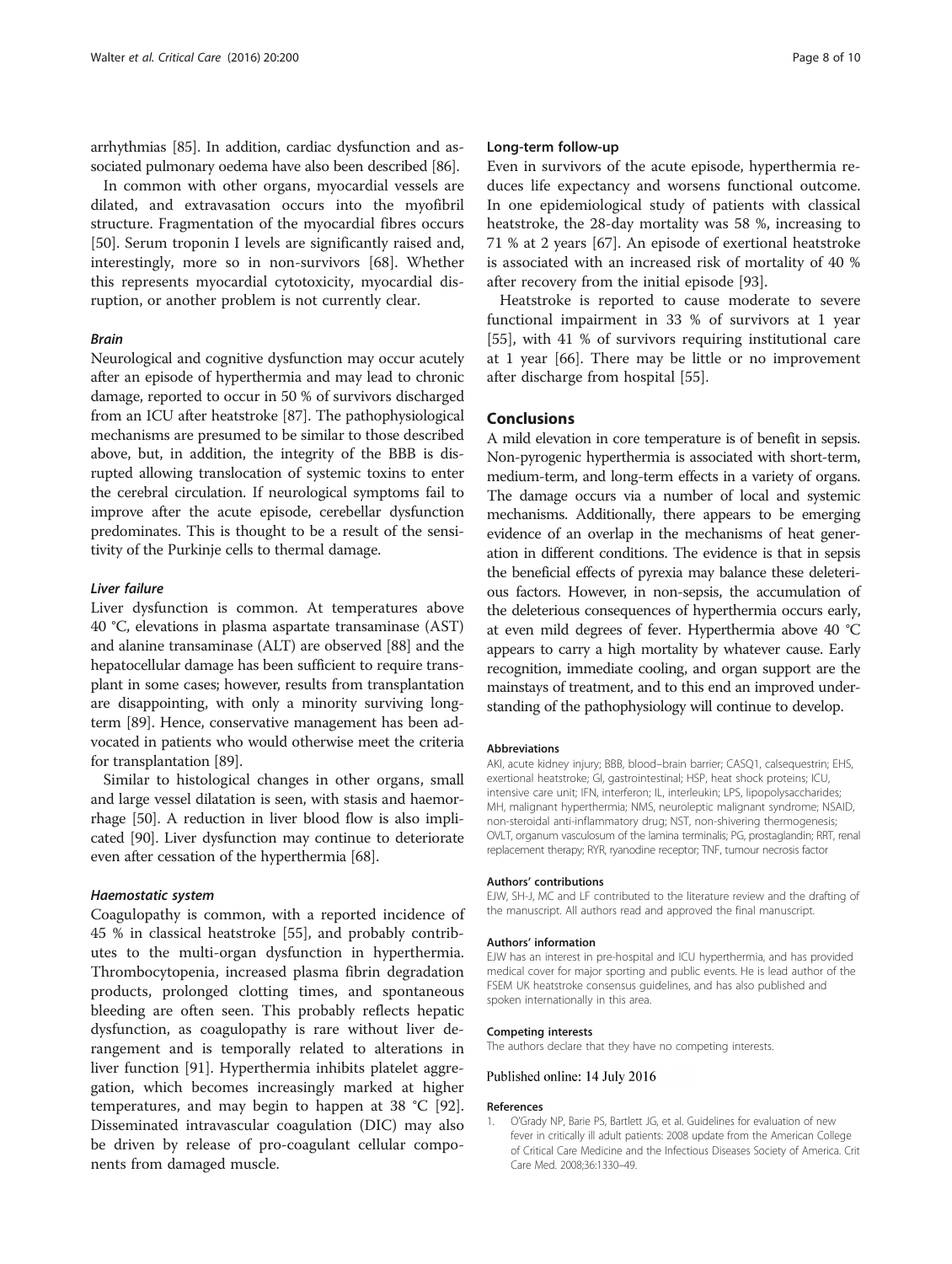- <span id="page-8-0"></span>2. Circiumaru B, Baldock G, Cohen J. A prospective study of fever in the intensive care unit. Intens Care Med. 1999;25(7):668–73.
- 3. Zimmerman JL, Hanania NA. Hyperthermia. In: Hall JB, Schmidt GA, Wood LDH, editors. Principles of critical care. 3rd ed. New York, NY: McGraw-Hill Inc; 2005. p. 1678.
- 4. Macallan DC. Hyperthermia and pyrexia. In: Webb AR, Shapiro MJ, Singer M, Suter PM, editors. Oxford textbook of critical care. 1st ed. Oxford, UK: OUP; 1999. p. 797.
- 5. Kaul DR, Flanders SA, Beck JM, Saint S. Incidence, etiology, risk factors, and outcome of hospital-acquired fever. J Gen Intern Med. 2006;21(11):1184–7.
- Bor DH, Makadon HJ, Friedland G, Dasse P, Komaroff AL, Aronson MD. Fever in hospitalized medical patients: characteristics and significance. J Gen Intern Med. 1988;3:119–25.
- 7. Sanchez-Alavez M, Tabarean IV, Behrens MM, Bartfai T. Ceramide mediates the rapid phase of febrile response to IL-1β. Proc Natl Acad Sci U S A. 2006;103(8):2904–8.
- 8. Gross L. Anatomy of a Fever. PLoS Biol. 2006;4(9):e305.
- 9. Li Z, Perlik V, Feleder C, Tang Y, Blatteis CM. Kupffer cell-generated PGE2 triggers the febrile response of guinea pigs to intravenously injected LPS. Am J Physiol – Reg I. 2006;290(5):R1262–70.
- 10. Launey Y, Nesseler N, Mallédant Y, Seguin P. Clinical review: Fever in septic ICU patients—friend or foe? Crit Care. 2011;15:222.
- 11. Roth J, de Souza GEP. Fever induction pathways: evidence from responses to systemic or local cytokine formation. Braz J Med Biol Res. 2001;34(3):301–14.
- 12. Dinarello CA. Infection, fever, and exogenous and endogenous pyrogens: some concepts have changed. J Endotoxin Res. 2004;10(4):201–22.
- 13. Young PJ, Saxena M, Beasley R, et al. Early peak temperature and mortality in critically ill patients with or without infection. Intensive Care Med. 2012;38:437–44.
- 14. Lee BH, Inui D, Suh GY, et al. Association of body temperature and antipyretic treatments with mortality of critically ill patients with and without sepsis: multi-centered prospective observational study. Crit Care. 2012;16(1):R33.
- 15. Ahkee S, Srinath L, Ramirez J. Community-acquired pneumonia in the elderly: association of mortality with lack of fever and leukocytosis. South Med 1 1997;90:296-8.
- 16. Leroy O, Gangneux J, Montravers P, Mira J, Gouin F, Sollet J, et al. Epidemiology, management, and risk factors for death of invasive Candida infections in critical care: a multicenter, prospective, observational study in France (2005–2006). Crit Care Med. 2009;37:1612–8.
- 17. Small PM, Täuber MG, Hackbarth CJ, Sande MA. Influence of body temperature on bacterial growth rates in experimental pneumococcal meningitis in rabbits. Infect Immun. 1986;52(2):484–7.
- 18. Mackowiak PA, Marling-Cason M, Cohen RL. Effects of temperature on antimicrobial susceptibility of bacteria. J Infect Dis. 1982;145(4):550–3.
- 19. Rice P, Martin E, He J, Frank M, DeTolla L, Hester L, et al. Febrile-range hyperthermia augments neutrophil accumulation and enhances lung injury in experimental Gram negative bacterial pneumonia. J Immunol. 2005;174:3676–85.
- 20. Beverly A, Walter E, Carraretto M. Management of hyperthermia and hypothermia in sepsis: a recent survey of current practice across UK intensive care units. JICS. 2016;17:88–9.
- 21. Toussaint E, Bahel-Ball E, Vekemans M, Georgala A, Al-Hakak L, Paesmans M, et al. Causes of fever in cancer patients. Support Care Cancer. 2006;14:763.
- 22. Dinarello CA. Review: Infection, fever, and exogenous and endogenous pyrogens: some concepts have changed. Innate Immun. 2004;10:201–22.
- 23. Walter EJ, Carraretto M. Drug-induced hyperthermia in critical care. JICS. 2015;16(4):306–11.
- 24. Dao CK, Nowinski SM, Mills EM. The heat is on: molecular mechanisms of drug-induced hyperthermia. Temperature. 2014;1(3):183–91.
- 25. Crompton MR. Hypothalamic lesions following closed head injury. Brain. 1971;94:165–72.
- 26. 26. Chomova M, Zitnanova I. Look into brain energy crisis and membrane pathophysiology in ischemia and reperfusion. Stress. 2016;1–8. [Epub ahead of print].
- 27. Helmy A, Carpenter KL, Menon DK, Pickard JD, Hutchinson PJ. The cytokine response to human traumatic brain injury: temporal profiles and evidence for cerebral parenchymal production. J Cereb Blood Flow Metab. 2011;31:658–70.
- 28. Mrozek S, Vardon F, Geeraerts T. Brain temperature: physiology and pathophysiology after brain injury. Anesthesiol Res Pract. 2012;2012:989487.
- 29. Normoyle KP, Kim M, Farahvar A, Llano D, Jackson K, Wang H. The emerging neuroprotective role of mitochondrial uncoupling protein-2 in traumatic brain injury. Transl Neurosci. 2015;6:179–86.
- 30. Neumar RW, Nolan JP, Adrie C, et al. Post-cardiac arrest syndrome. epidemiology, pathophysiology, treatment, and prognostication a consensus statement. Circulation. 2008;118:2452–83.
- 31. Akamizu T, Satoh T, Isozaki O, et al. Diagnostic criteria, clinical features, and incidence of thyroid storm based on nationwide surveys. Thyroid. 2012;22:661–79.
- 32. Alvarez-Crespo M, Csikasz RI, Martínez-Sánchez N, Diéguez C, Cannon B, Nedergaard J, et al. Essential role of UCP1 modulating the central effects of thyroid hormones on energy balance. Mol Metab. 2016;5:271–82.
- 33. Ljunggren JG, Kallner G, Tryselius M. The effect of body temperature on thyroid hormone levels in patients with non-thyroidal illness. Acta Med Scand. 1977;202:459–62.
- 34. Addison T. On the constitutional and local effects of disease of the supra-renal capsules. Samuel Highley: London, UK; 1855.
- 35. Gordon DL, Atamian SD, Brooks MH, Gattuso P, Castelli MJ, Valaitis J, et al. Fever in pheochromocytoma. Arch Intern Med. 1992;152:1269–72.
- 36. Hildebrandt B, Wust P, Ahlers O, Dieing A, Sreenivasa G, Kerner T, et al. The cellular and molecular basis of hyperthermia. Crit Rev Oncol Hemat. 2002;43:33–56.
- 37. Roti JL. Cellular responses to hyperthermia (40–46 °C): cell killing and molecular events. Int J Hyperther. 2008;24(1):3–15.
- Dieing A, Ahlers O, Hildebrandt B, Kerner T, Tamm I, Possinger K, Wust P. The effect of induced hyperthermia on the immune system. Prog Brain Res. 2007;162:137–52.
- 39. Bouchama A, Al-Sedairy S, Siddiqui S, Shail E, Rezeig M. Elevated pyrogenic cytokines in heatstroke. Chest. 1993;104(5):1498–502.
- 40. Hashim IA, Al-Zeer A, Al-Shohaib S, Al-Ahwal M, Shenkin A. Cytokine changes in patients with heatstroke during pilgrimage to Makkah. Mediat Inflamm. 1997;6:135–9.
- 41. Phillips NA, Welc SS, Wallet SM, King MA, Clanton TL. Protection of intestinal injury during heat stroke in mice by interleukin-6 pretreatment. J Physiol. 2015;593(3):739–52.
- 42. Chiu WT, Kao TY, Lin MT. Interleukin-1 receptor antagonist increases survival in rat heatstroke by reducing hypothalamic serotonin release. Neurosci Lett. 1995;202(1–2):33–6.
- 43. Heled Y, Fleischmann C, Epstein Y. Cytokines and their role in hyperthermia and heat stroke. J Basic Clin Physiol Pharmacol. 2013;24(2):85–96.
- 44. Rosebush PI, Anglin RE, Richards C, et al. Neuroleptic malignant syndrome and the acute phase response. J Clin Psychopharmacol. 2008;28:459–61.
- 45. Anglin RE, Rosebush PI, Mazurek MF. Neuroleptic malignant syndrome: a neuroimmunologic hypothesis. CMAJ. 2010;182(18):E834–8.
- 46. Kamińska T, Szuster-Ciesielska A, Wysocka A, Marmurowska-Michałowska H, Dubas-Slemp H, Kandefer-Szerszeń M. Serum cytokine level and production of reactive oxygen species (ROS) by blood neutrophils from a schizophrenic patient with hypersensitivity to neuroleptics. Med Sci Monit. 2003;9(7):CS71–5.
- 47. Ducreux S, Zorzato F, Muller C, Sewry C, Muntoni F, Quinlivan R, et al. Effect of ryanodine receptor mutations on interleukin-6 release and intracellular calcium homeostasis in human myotubes from malignant hyperthermiasusceptible individuals and patients affected by central core disease. J Biol Chem. 2004;279(42):43838–46.
- Multhoff G. Heat shock protein 70 (Hsp70): membrane location, export and immunological relevance. Methods. 2007;43(3):229–37.
- 49. Didelot C, Schmitt E, Brunet M, Maingret L, Parcellier A, Garrido C. Heat shock proteins: endogenous modulators of apoptotic cell death. Handb Exp Pharmacol. 2006;172:171–98.
- 50. Vlad M, Ionescu N, Ispas AT, et al. Morphological changes during acute experimental short-term hyperthermia. Rom J Morphol Embryol. 2010;51(4):739–44.
- 51. Lambert GP. Role of gastrointestinal permeability in exertional heatstroke. Exerc Sport Sci Rev. 2004;32:185–90.
- 52. Kiyatkin EA, Sharma HS. Permeability of the blood–brain barrier depends on brain temperature. Neuroscience. 2009;161(3):926–39.
- 53. Bynum G, Brown J, Dubose D, et al. Increased survival in experimental dog heatstroke after reduction of gut flora. Aviat Space Environ Med. 1979;50:816–9.
- 54. Gathiram P, Wells MT, Brock-Utne JG, Wessels BC, Gaffin SL. Prevention of endotoxaemia by non-absorbable antibiotics in heat stress. J Clin Pathol. 1987;40:1364–8.